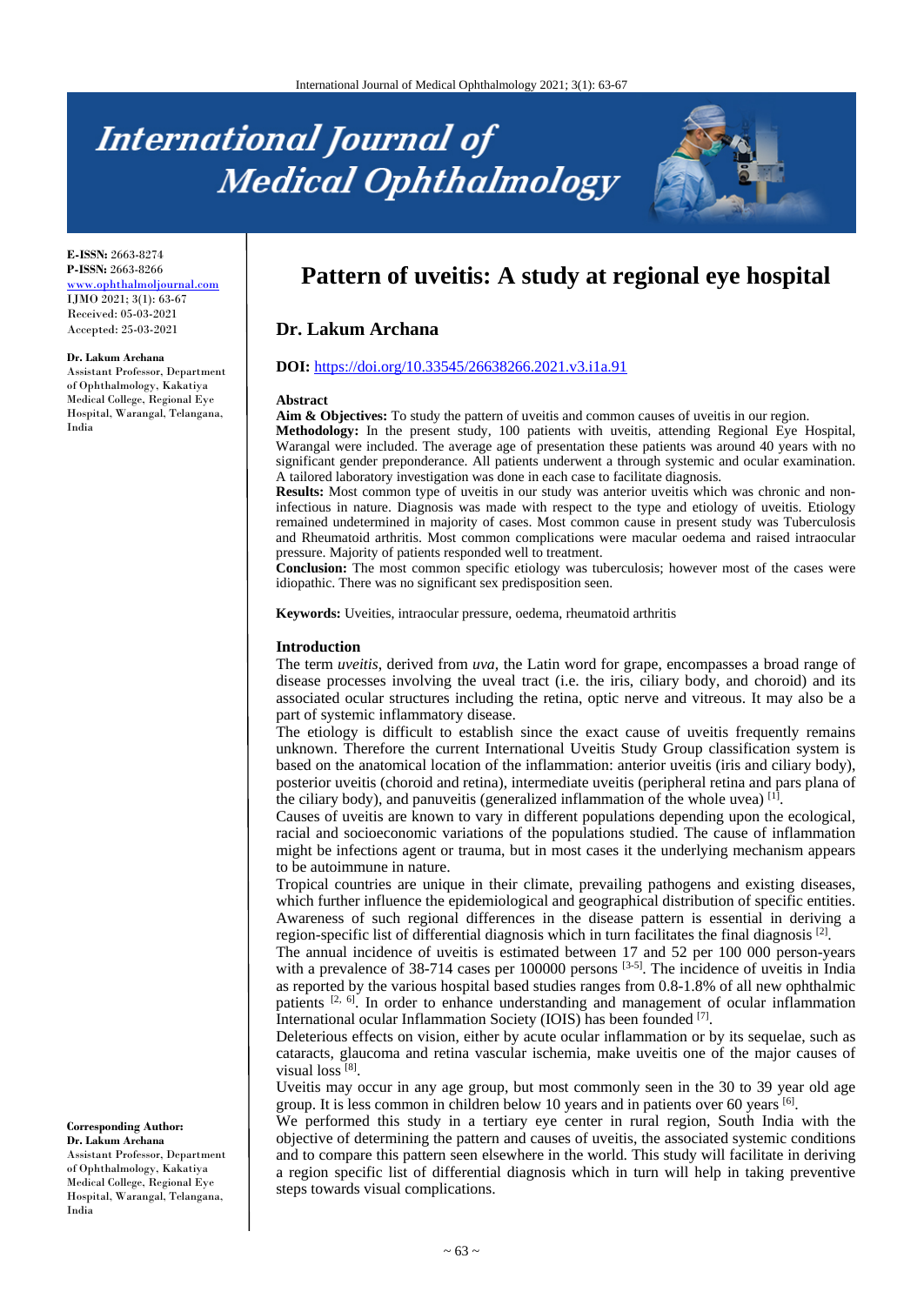#### **AIM and Objectives**

The aim of our study is two-fold.

- To study the pattern of uveitis in our region and compare it with the other regions.
- To identify common causes of uveitis in our region.

#### **Materials and Methods**

Source of data: A total of 100 patients of uveitis were studied, source being routine OPD patient presenting to the Regional eye hospital between the period from October 2017 upto September 2019 after their informed consent.

#### **Inclusion Criteria**

All patients with uveitis.

#### **Exclusion criteria**

- 1. Cases of Endophthalmitis and Panophthalmitis.
- 2. Cases of Eale's disease.
- 3. Cases having glaucoma with uveitis.
- 4. Cases of traumatic and post-operative uveitis.

#### **Evaluation**

A standard clinical proforma was filled in all cases for

analytical study which included salient points in symptoms, history, clinical findings and anticillary testing. Ophthalmic examination included:-

- 1. Visual acuity testing for distance and near using Snellen's distant chart and near vision chart respectively.
- 2. External ocular examination.
- 3. Slit lamp biomicroscopic examination for evidence of the following findings.
- 4. Morphological alterations of the cornea, corneal transparency and oedema, evidence of Keratic precipitates.
- 5. Anterior chamber depth and pigment dispersion in the anterior chamber.
- 6. Aqueous flare and cells
- 
- 7. Presence of posterior synechiae.<br>8. Iris colour and pattern, nodules, 8. Iris colour and pattern, nodules, atrophic patches.<br>9. Pubillary size and shape; reactions.
- Pupillary size and shape; reactions.
- 10. Lens transparency, complicated cataract.
- 11. Tonometry using Applanation tonometer.
- 12. Gonioscopy with Goldmann three mirror lens, to evaluate the angle of anterior chamber, which was graded as follows

**Table 1:** Shaffer's grading of angle width

| Grade | Angle width | <b>Configuration</b>     | <b>Chance of closure</b> | <b>Structure visible on Gonioscopy</b>      |
|-------|-------------|--------------------------|--------------------------|---------------------------------------------|
| 4     | $35 - 45$   | Wide open                | Nil                      | From Schwalbe's line to cilliary body       |
|       | $20 - 35$   | Open                     | Nil                      | From Schwalbe's line to sclera spur         |
|       | 20          | <b>Moderately Narrow</b> | Possible                 | From Schwalbe's line to Trabecular meshwork |
|       |             | Verv narrow              | High                     | Schwalbe's line only                        |
|       |             | Closed                   | Closed                   | None of the structures visible.             |

- 5. The pupils were then dilated with a combination of 5% phenylephrine and tropicamide 0.8% drop was instilled every 5 minutes for 15 minutes interval.
- 6. This was followed by slit lamp examination for
- Measuring pupil size, evidence of festooned pupil.
- Posterior segment evaluation with +90D lens<br>7. Ophthalmoscopy: direct and indirect.
- Ophthalmoscopy: direct and indirect.

An anatomical diagnosis was made in all the cases according to International Uveitis Study Group System as having anterior uveitis, posterior uveitis, intermediate uveitis, or panuveitis.

The final diagnosis was based on chronological history, clinical manifestations and the result of the laboratory investigations systemic evaluation by other medical specialities. The term idiopathic uveitis was used whenever the intraocular inflammation could not be attributed to an underlying systemic disease or specific ocular entity.

After the diagnostic procedures were completed, the patients were classified as having infectious uveitis, uveitis associated with noninfectious systemic diseases, specific ocular entities, or idiopathic uveitis.

#### **Results**

In the present study 100 patients aged 10-80 yrs of both sexes were studied and following observations were made. The mean age at onset of uveitis was 40.3 years in males and 38.7 years in females. In all, 56 patients (56%) were between the ages of 20 and 50 years. In total, 2 (2%) of our patients were younger than 18 years and 20 (20%) were aged 60 years and more. No significant gender predominance was found (male–female ratio, 1: 1.7). This is shown in following tables.

**Table 2:** Age distribution

| Age (yrs) | <b>Frequency</b> | Percentage $(\% )$ |
|-----------|------------------|--------------------|
| $10-19$   |                  |                    |
| 20-29     |                  |                    |
| 30-39     |                  |                    |
| 40-49     | 23               | 23                 |
| 50-59     |                  |                    |
| $60 - 69$ |                  |                    |
| 70-79     |                  |                    |

**Table 3:** Sex distribution

| Sex    | Number | Percentage $(\% )$ |
|--------|--------|--------------------|
| Male   | 38     |                    |
| Female |        |                    |

**Table 4:** Laterality

| Age (yrs)        | <b>Number</b> | Percentage $(\% )$ |
|------------------|---------------|--------------------|
| Unilateral       |               |                    |
| <b>Bilateral</b> |               |                    |
| Total            |               |                    |

In this study unilateral involvement was more common compared to bilateral. Uveitis was unilateral in 82 patients (82%) and bilateral in 18 patients (8%).

**Table 5:** Clinical presentation

| <b>Presentation</b> | <b>Number</b> | Percentage $(\% )$ |
|---------------------|---------------|--------------------|
| Acute               | 33            | 33                 |
| <b>Chronic</b>      |               |                    |
| Total               |               |                    |

In our study it was observed that most common presentation was chronic in 67 patients (67%).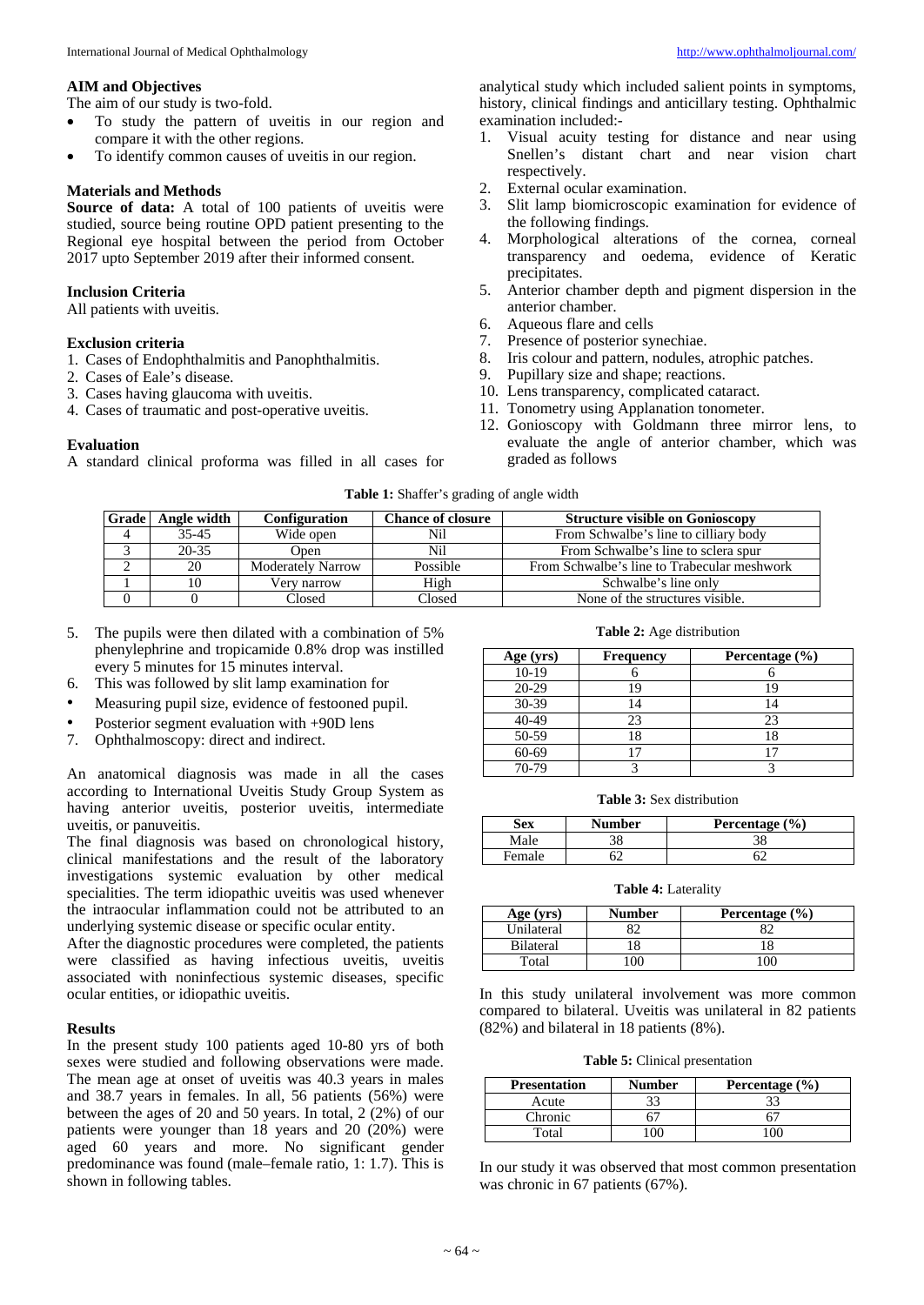**Table 6:** Type of inflammation

| Tvpe                 | <b>Number</b> | Percentage $(\% )$ |
|----------------------|---------------|--------------------|
| Nongranulomatous     |               |                    |
| <b>Granulomatous</b> |               |                    |
| Total                |               |                    |

In our study No granulomatous uveitis (65%) occurred more<br>frequently than granulomatous uveitis (35%). In frequently than granulomatous uveitis (35%). granulomatous inflammation clinical presentation was chronic in most of the patients. Granulomatous type inflammation was observed in patients of tuberculosis, herpes zoster and idiopathic anterior uveitis.

**Table 7:** Etiological types

| $T$ vpe        | <b>Number</b> | Percentage $(\% )$ |
|----------------|---------------|--------------------|
| Non infectious |               |                    |
| Infectious     |               |                    |
| Total          |               |                    |

Majority of the cases in our study were found out to be noninfectious in etiology (76%). Of the 12 patients suspected to have infectious etiology, tuberculosis was the commonest infection (14 patients; 58.3%); followed by Herpes zoster (4 patients, 16.7%); Syphilis (1 patient, 4.2%), Leprosy (2 patients, 8.3%) and HIV retinopathy (3 patient 12.5%).

**Table 8:** Anatomical pattern of uveitis

| l'vpe                   | <b>Number</b> | Percentage $(\% )$ |
|-------------------------|---------------|--------------------|
| <b>Anterior Uveitis</b> |               |                    |
| Intermediate Uveitis    |               |                    |
| Posterior Uveitis       |               |                    |
| Panuveitis              |               |                    |

Anterior uveitis was the most frequent form accounting for (51%) of all patients, followed by posterior uveitis (35%), panuveitis (8%) and intermediate uveitis (6%). There was a significant predominance of bilateral disease among patients with panuveitis. Chronic presentation was predominant in patients with panuveitis (100%) and posterior uveitis  $(68.6\%)$ .

**Table 9:** Etiological distribution

| <b>Etiology</b>               | <b>Number</b> | Percentage $(\% )$ |
|-------------------------------|---------------|--------------------|
| Tuberculosis                  | 14            | 14                 |
| <b>Rheumatoid Arthritis</b>   | 14            | 14                 |
| Pars Planitis                 |               |                    |
| Herpes zoster                 |               |                    |
| <b>Ankylosing Spondylitis</b> |               |                    |
| JRA                           |               |                    |
| Syphilis                      |               |                    |
| <b>AIDS</b>                   |               |                    |
| Leprosy                       |               |                    |
| Idiopathic                    | 52            | 52                 |

Out of 100 patients, 48 patients (48%) had a specific etiology. Of the 48 patients with specific etiology, 24 (50%) were infectious etiology, of which tuberculosis was the commonest infection  $(14 \text{ patients}; 58.3\%)$ ; followed by Herpes zoster (4 patients, 16.7%); Syphilis (1 patient, 4.2%), Leprosy (2 patients, 8.3%), and HIV retinopathy (3 patients, 12.5%). Among the specific etiology of noninfectious origin (24 patients, 50%), Rheumatoid arthritis was the commonest (14 patients, 58.3%), followed by pars planitis (6 patients, 25%); Ankylosing spondylitis (3 patient, 12.5%); and Juvenile Rheumatoid arthritis (1 patient, 4.2%). In anterior uveitis, a specific associated disease could be established in 26 patients (51%). The most common among

them for anterior uveitis was Rheumatoid arthritis in 14 patients (27.5% of anterior uveitis patients) followed by Herpes zoster (4 patients) and Tuberculosis (2 patient). In posterior uveitis, the specific diagnosis could be established in 14 cases (40%). Tuberculosis (10 patients, 28.6%) was the most common specific associated disease in posterior uveitis; followed by Syphilis (1 patient) and AIDS (3 patients).

In intermediate uveitis, no specific cause could be found; these were labeled idiopathic pars planitis. In the panuveitis group, 2 patient (25%) had Tuberculosis. In 6 patients (75%), the etiology could not be determined.

**Table 10:** Complications

| <b>Complications</b>           | No. of cases | Percentage $(\% )$ |
|--------------------------------|--------------|--------------------|
| Macular oedema                 |              |                    |
| Raised IOP                     |              |                    |
| Cataract                       |              |                    |
| <b>Band Shaped Keratopathy</b> |              |                    |
| <b>Retinal Detachment</b>      |              |                    |

The table 17 shows the complications of uveitis in present study. The complications were observed in 52 eyes (52%). The most common complications encountered in our patients were cystoid macular oedema (18%), intraocular pressure elevation (>21mmHg) (16%), and cataract (12%).

#### **Discussion**

The variation in the spectrum of uveitis is largely due to complex geographic, ecological, racial, nutritional and socioeconomic differences**.** Our uveitis study population had fairly homogenous background; all patients were Asian Indians and majority of patients belonged to south India.

In our study, females were more affected than males and the age at onset of uveitis widely varied, with a peak in the fourth and fifth decades. However, the mean age at presentation in our study (approximately 40 years) appeared to be slightly higher than that found in most previous reports (approximately 35 years)  $[2, 6]$ . Children comprised 6% of new uveitis patients in our study, which was similar to most estimates from previous studies [9, 10].

Considering different uveitis classification criteria, the most common types of uveitis in our patient population were idiopathic, anterior, chronic, non-granulomatous, and noninfectious. The fact that chronic uveitis was the most common type (67%) probably reflects the referral character of our clinic and indicates that most patients with acute uveitis were treated by local ophthalmologists and not referred. This may also be due to the fact that most of the episodes of acute anterior uveitis resolve on their own, therefore many patients do not go for evaluation.

Overall, acute uveitis comprised 33% of the patient population and was particularly common in posterior (31.5%) uveitis. Chronic uveitis was particularly predominant among patients with panuveitis (75%), which is similar to other published studies  $[11]$ .

Anterior uveitis (51%) was the most common anatomical type of uveitis in our study. This was similar to several series in India  $[12, 13]$  and elsewhere in other countries  $[14]$ . In contrast, in the study by Henderly *et al.* [15] posterior uveitis was most common form of uveitis (38.4%) in the USA.

Data from referral centers revealed that anterior uveitis was the most common form of uveitis (27.8–63%), followed by posterior (9.3–38%) or panuveitis (7–38%), and intermediate uveitis  $(4-17%)$ <sup>[16]</sup>.

The frequencies for various forms of uveitis in our study were comparable to those of studies from tertiary referral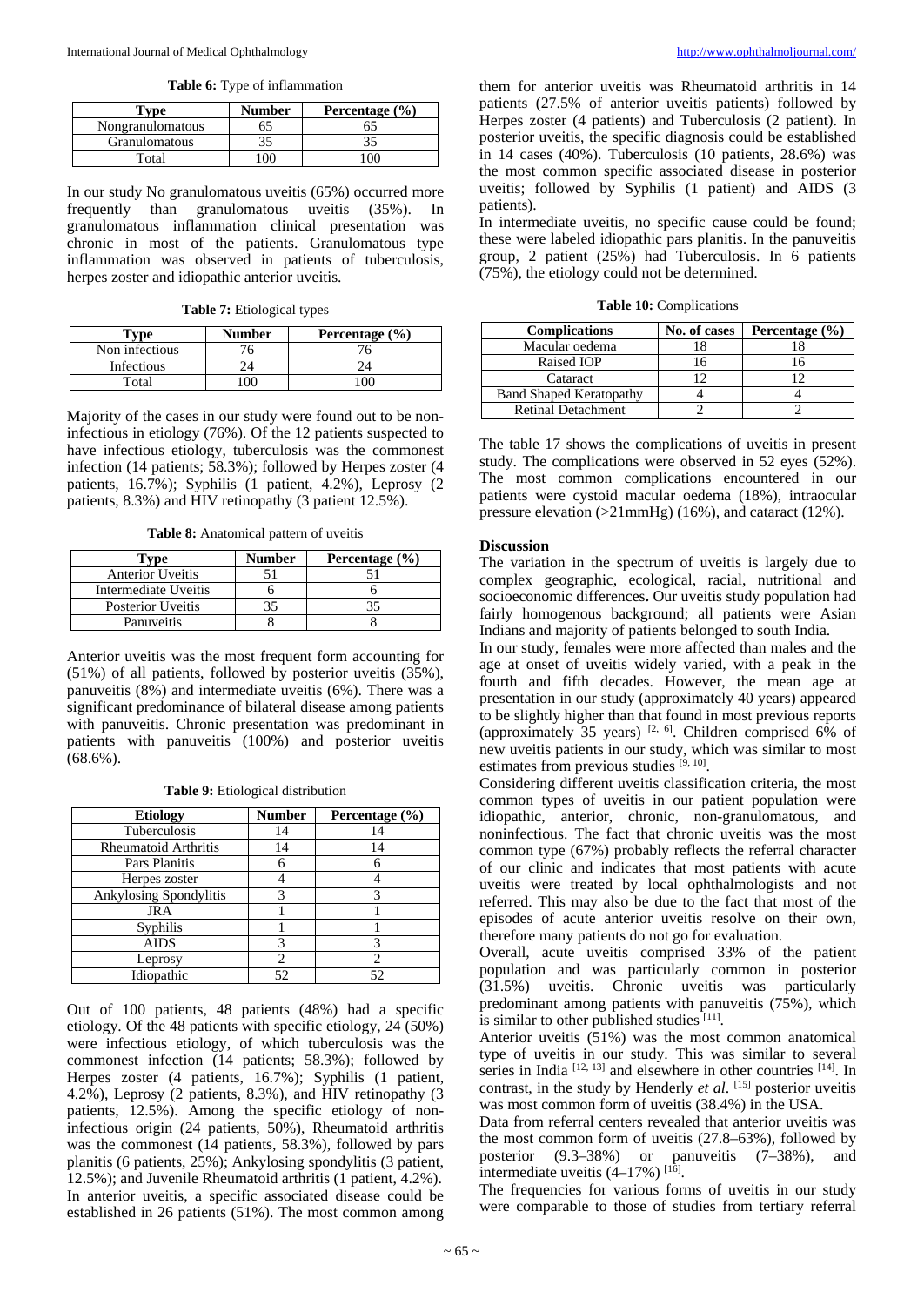#### centers.

The results of our study showed that for a large proportion of patients (48%), a definitive or presumed specific diagnosis was established based on history, including a review of medical systems, a comprehensive ophthalmologic examination, and selected laboratory and ancillary tests. The reported frequency of a systemic disease or a specific ocular entity underlying uveitis varies from 47.1 to 69.7% [17].

The proportion of idiopathic uveitis cases in our series varied, depending on the site of inflammation, from 54% in patients with posterior uveitis to all the patients in patients with intermediate uveitis. Similarly, results of most previous studies showed that the great majority of intermediate uveitis was idiopathic. There was however a large discrepancy between different studies in the proportion of idiopathic cases among other forms of uveitis [16].

The most common underlying cause for non-infective anterior uveitis was Rheumatoid arthritis (14 patients, 27.5%), which is in contrast to trends observed in other studies previously  $[19, 12]$ . Amongst the infective etiologies of anterior uveitis, tuberculosis constituted 7.7% of anterior uveitis patients. A somewhat similar incidence has been reported in a study from North India and Italy [18] where 7.9% and 6.31% of the anterior uveitis patients had a tubercular origin respectively.

Herpes zoster infection, presenting as anterior uveitis or keratouveitis, diagnosed based on clinical features, was found to be the most common infective cause of anterior uveitis in our series. The rate of herpetic uveitis in our patients (15.4%) is high compared to those found in previous reports  $^{[12]}$ . It is unclear if this discrepancy is due to differences in the circulating virus's virulence, background immunity, or prevalence of other predisposing genetic or acquired conditions in the affected populations.

Majority of the cases of posterior uveitis were idiopathic (54%) in nature in our study. Tuberculosis was the most common underlying infective cause (10 patients, 28.6%) of posterior uveitis, which was significantly higher than other reports [19]. In other studies toxoplasma was the most common cause of posterior uveitis [15].

Other infective causes of posterior uveitis in our study were HIV retinopathy (3 patients, 8.6%), and syphilis (1 patient, 2.9%). Tuberculosis was most common cause of panuveitis among specific etiology diagnosed (25% of panuveitis patients). This was similar to study carried out by Singh *et al*. [19] (26%), which was significantly higher than other reports by Rodriguez *et al*. [11] (2.0% of panuveitis patients), Biswas *et al.* <sup>[12]</sup> (2.16% of panuveitis patients), and Mercanti *et al.* <sup>[18]</sup> (5.8% of panuveitis patients).

Early recognition of uveitis patients is very important as chronicity of the disease leads to increase in the rate of complications affecting vision. Accurate diagnosis and timely treatment decreases the chances of recurrence and has good visual prognosis and therefore is key in management of uveitis.

The common complications encountered in our study were cystoid macular oedema (18%), RIOP (16%), cataract (12%) followed by raised intraocular pressure, band shaped keratopathy and retinal detachment. These findings were consistent with various other studies done elsewhere [20]. These complications were treated accordingly.

Our study institute being a rural referral centre, more patients with posterior uveitis and panuveitis could have been referred and hence the total incidence quoted may not truly reflect the actual incidence in the population.

#### **Conclusion**

Uveitis, irrespective of its type and presentation, is a chronic progressive disease with potentially blinding consequences. The etiology is varied and remains undetermined in most cases. The challenge in a case uveitis is to develop tailored laboratory investigations that will facilitate a diagnosis.

Ordering a standard battery of tests for uveitis patients leads to delay in diagnosis and excessive expense. A more fruitful method is to first consider which diagnosis are more likely considering the factors like, the patients' age, sex, history, ocular examination findings and then performing tailored laboratory evaluation.

In all cases of uveitis a thorough ocular examination should be done, including posterior segment. A thorough systemic examination should be done to rule out systemic disease, as it may be an early manifestation of systemic disease.

Chronicity increases the risk of complications as does delay in receiving appropriate therapy, but early recognition and treatment of patient who are prone to recurrences can improve their outcome.

In our study anterior uveitis was most common type followed by posterior uveitis. The most common specific etiology was tuberculosis; however most of the cases were idiopathic. There was no significant sex predisposition seen. Availability of specific investigation facilities at the rural level will help in deriving a region specific list of differential diagnosis which in turn will help in early treatment and taking preventive steps towards visual complications. Adoption of a universal classification systems and population-based studies in all countries may provide more reliable data for comparisons among different regions.

## **Acknowledgment**

The author is thankful to Department of Opthalmology at Regional Eye Hospital for providing all the facilities to carry out this work.

#### **Conflict of Interest**

None

## **Funding Support**

Nil

#### **References**

- 1. Bloch-Michel E, Nussenblatt RB. International uveitis study group recommendations for the evaluation of intraocular inflammatory disease. Am J Ophthalmol 1987;103:234-5.
- 2. Rathinam SR, Namperumalsamy P. Global variation and pattern changes in epidemiology of uveitis. Indian J Ophthalmol 2007;55:173-83.
- 3. Nussenblatt RB. The natural history of uveitis. Int Ophthalmol. 1990;14:303- 308.
- 4. Gritz DC, Wong IG. Incidence and prevalence of uveitis in Northern California; the Northern California Epidemiology of Uveitis Study. Ophthalmology. 2004;111:491-500.
- 5. Wakefield D, Chang JH. Epidemiology of uveitis. Int Ophthalmol Clin. 2005;45:1-13.
- 6. Das D, Biswas J, Ganesh SK. Pattern of uveitis in referral uvietis clinic in India. Indian J Ophthalmol. 1995;43:117-21.
- 7. Alio J, BenEzra D. Priority features of intraocular inflammation. Highlights of Ophthalmology 2002;30(3):1-2.